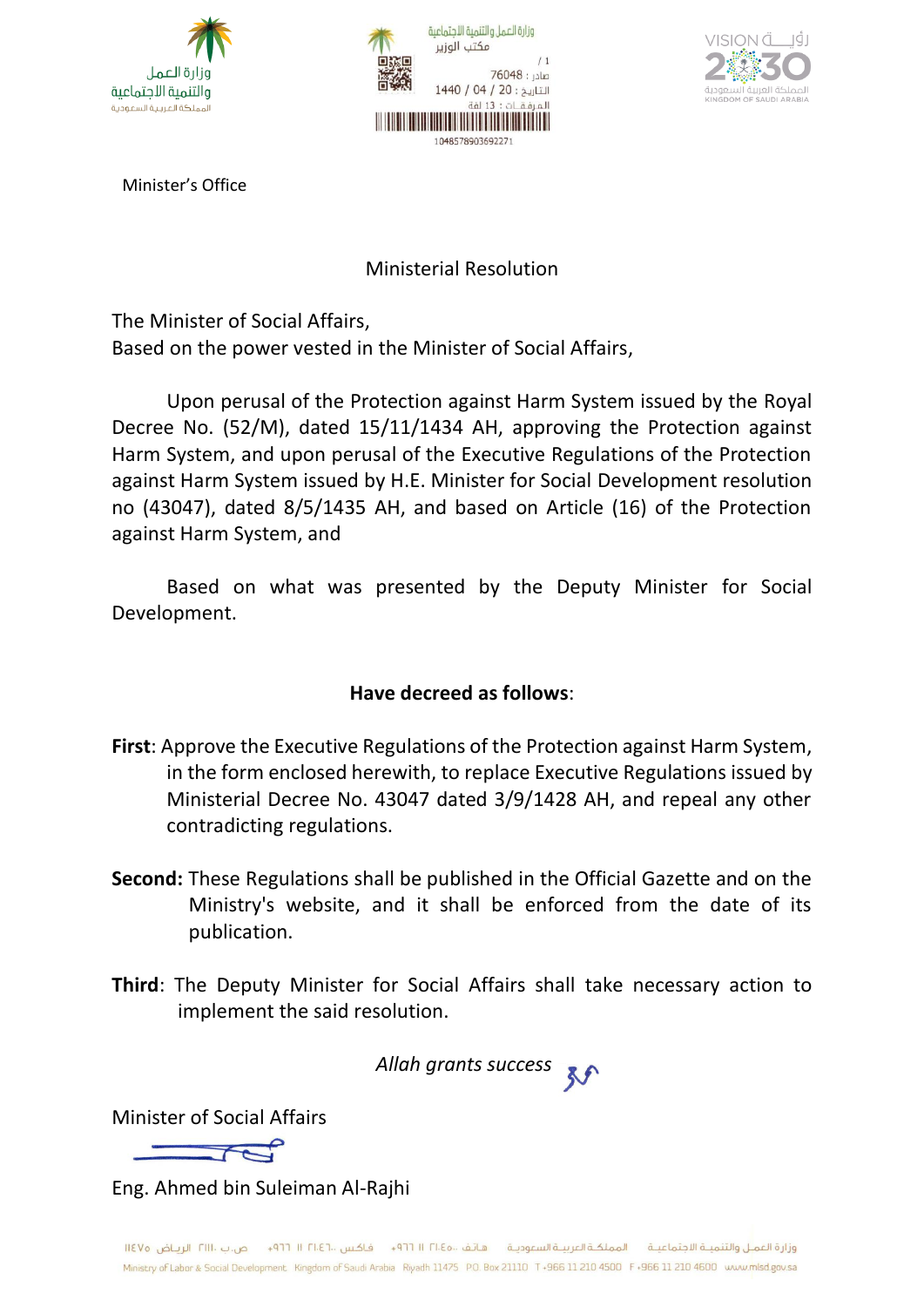



# **Executive Regulations of the Law of Protection from Abuse**

# **Article (1)**

The following terms and phrases – wherever mentioned in this Regulation – shall have the meanings assigned thereto unless the context requires otherwise:

- − **Ministry**: The Ministry of Labor and Social Development.
- − **Minister**: The Minister of Labor and Social Development.

**System:** Protection against Harm System

- − **Regulation**: Executive Regulation for Protection against Harm System
- − **Multidisciplinary Team:** Team of health Professionals' who are members of different disciplines working in social protection entities (Houses, Centers, Teams), and shelter houses, and shall minimally include (Psychiatrists, Social Workers, and legal professionals).
- − **Units / Centers / Teams:** Administrative and field units, centers, and teams established to handle reports of protection from domestic violence and abuse, and to deliver comprehensive services and care to victims and abusers.
- − **Child Protection Centers**: Administrative and field centers / units designated to handle reports on protection of child from harm.
- − **Social Protection Homes:** Homes designated to provide shelter for victims of domestic violence or abuse or others of need of shelter, whether affiliated with the Ministry or the charitable sheltering associations supervised by the Ministry.
- − **Social Hospitality Homes:** Homes designated to accommodate women and girls who cannot be returned to their families.
- − **Receiving Communications Center:** Helpline established to receive calls of abuse and domestic violence; Kingdom wide.
- − **Person**: Natural or legal person, as the context may require.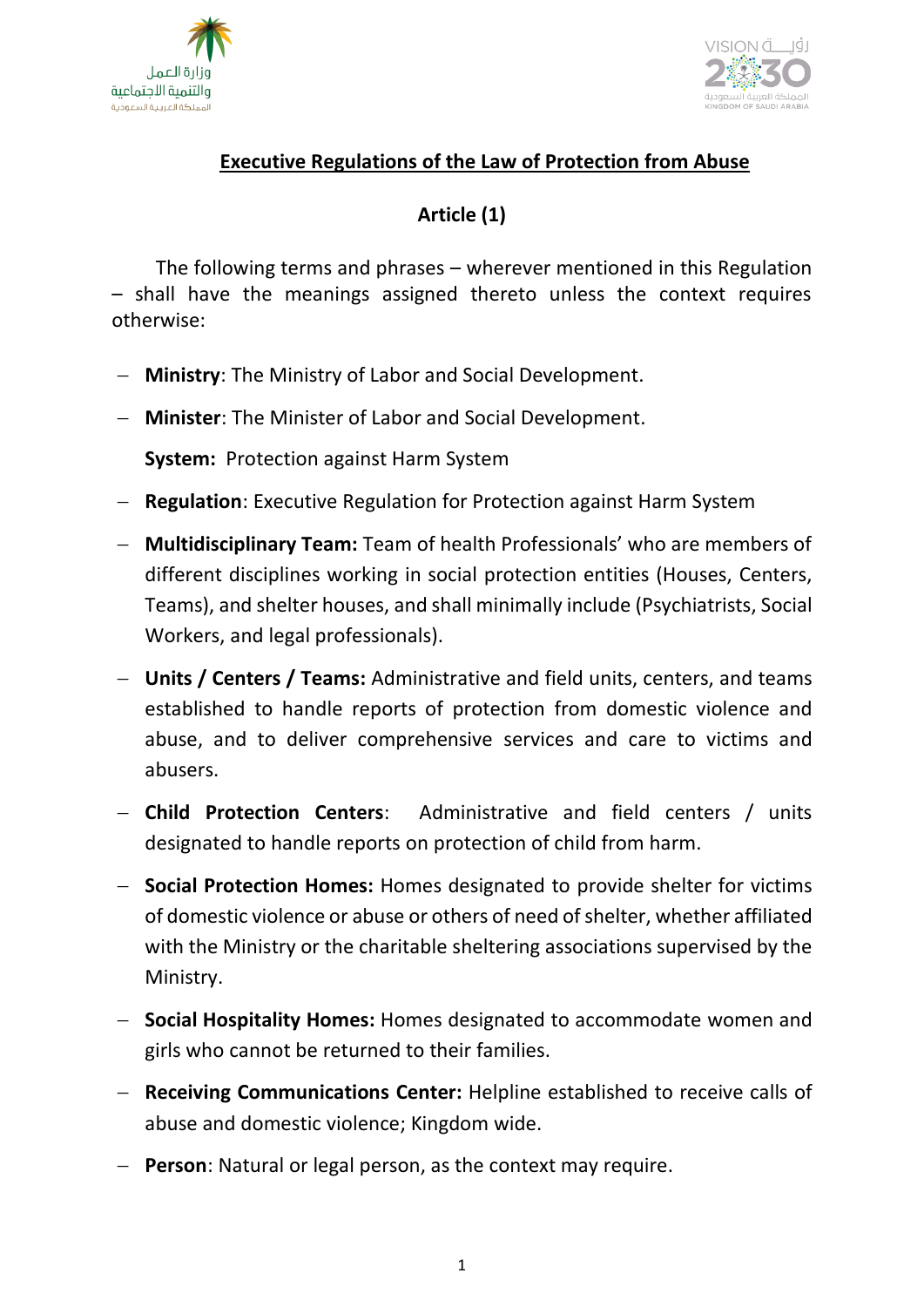



- − **Exploitation:** Cause harm to a person by any means or act, to achieve unlawful aim.
- − **Physical Abuse:** The intentional use of physical or moral violent acts to cause bodily harm to another Person.
- − **Psychological Abuse:** Any psychological harm caused by continuous behavior, with the aim of compromising the dignity of the abused person or his moral rights guaranteed by Sharia or the Law.
- − **Sexual Abuse:** Expose a person to any unlawful sexual act, saying or exploitation by any means whatsoever, even once, and this includes exposing the abused person to pornographic, obscene materials, or sexual behavior.
- − **Negligence:** any act or failure/negligence to act which results in direct or indirect harm to the victim.
- − **Harm (Abuse):** any act or failure to act which resultsin harm to the protected person.
- − **Guardianship:** An authority established by Sharia that authorizes the guardian to act and manage the affairs of another Person on his behalf in relation to his body, soul and money, provided that it does not negatively affect his legitimate rights.
- − **Power:** A legal or legitimate relation, under which a Person has the right to impose his will on another Person based on the powers of family counseling and supervision. This includes cases supervised by the Ministry in hospitality homes house, cases supervised by charitable sheltering associations, and cases sponsored by foster families.
- − **Responsibility:** a situation where a person is legally or legitimately responsible for the consequences of the actions of another Person, based on family relationships.
- − **Dependency:** Financial support of one person to another because of family relationship and look after his affairs as well.
- − **Sponsorship:** Person securing some or all basic needs of another Person, tied to him with family relationship, including cases sponsored by foster families, and the Charitable Sheltering Associations supervised by the Ministry.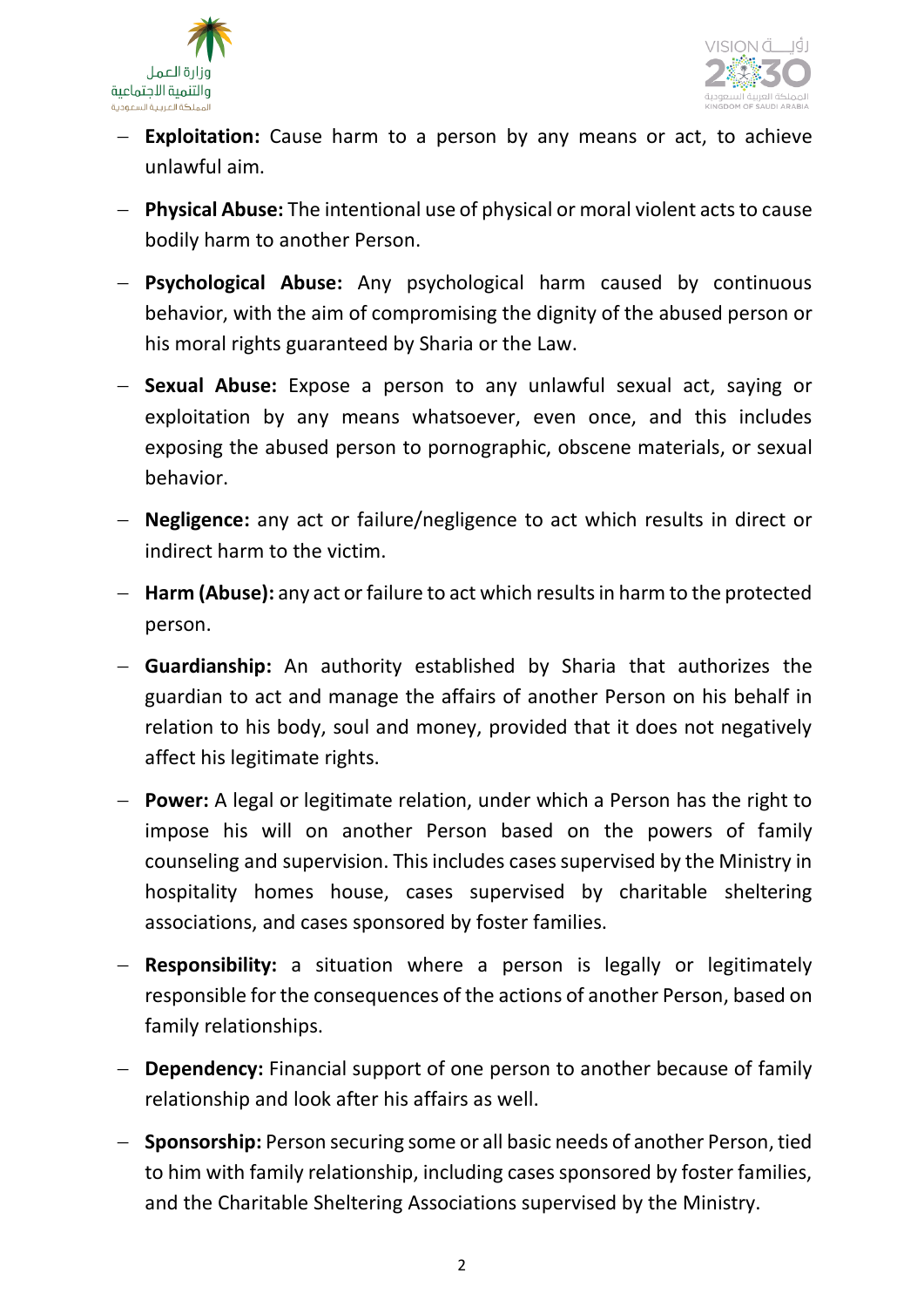



- − **Trusteeship:** Delegation of another person by virtue of a will to carry out tasks, duties and acts permitted by sharia law for the benefit of the Testator's minor children.
- − **Livelihood relationship:** A Person dependency on another Person to secure his basic life necessities.
- − **Basic Needs of a Person:** Minimum fundamental requirements for a Person's life necessary to fulfil his basic material and psychological needs.
- − **Family Relationship:** A social, moral relationship between people, commonly based on filiation or conjugal relationships between husband and wife, children, grandparents and grandchildren, including blood and affinity ties.
- − **Competent Authorities**: Relevant authorities from the governmental sector, private sector, and the third sector.

# **Article (2)**

To achieve the objectives of the Law, the Ministry shall:

- 2.1 Conduct social and psychological evaluation for abused cases, engage the case to rehabilitation programs as appropriate for each case, and empower in a manner that guarantees assist the case to settle down and adapt to their family or social conditions.
- 2.2 Secure premises to use as sheltering homes for reported abused cases requiring hosting or cases proved to be subject to abuse- in a way that ensures satisfactory protection, and plan to empower victims economically & socially, as a prelude to return to their families.
- 2.3 Coordinate with the relevant Competent Authorities to ensure provide the abused case with shelter, treatment, assistance, as well as moral, social, psychological, health and security care.
- 2.4 The Ministry shall, in cooperation with the relevant authorities, take all appropriate preventive measures for protection from abuse.
- 2.5 Coordinate with the Competent Authorities to develop mechanisms and procedures for dealing with common cases.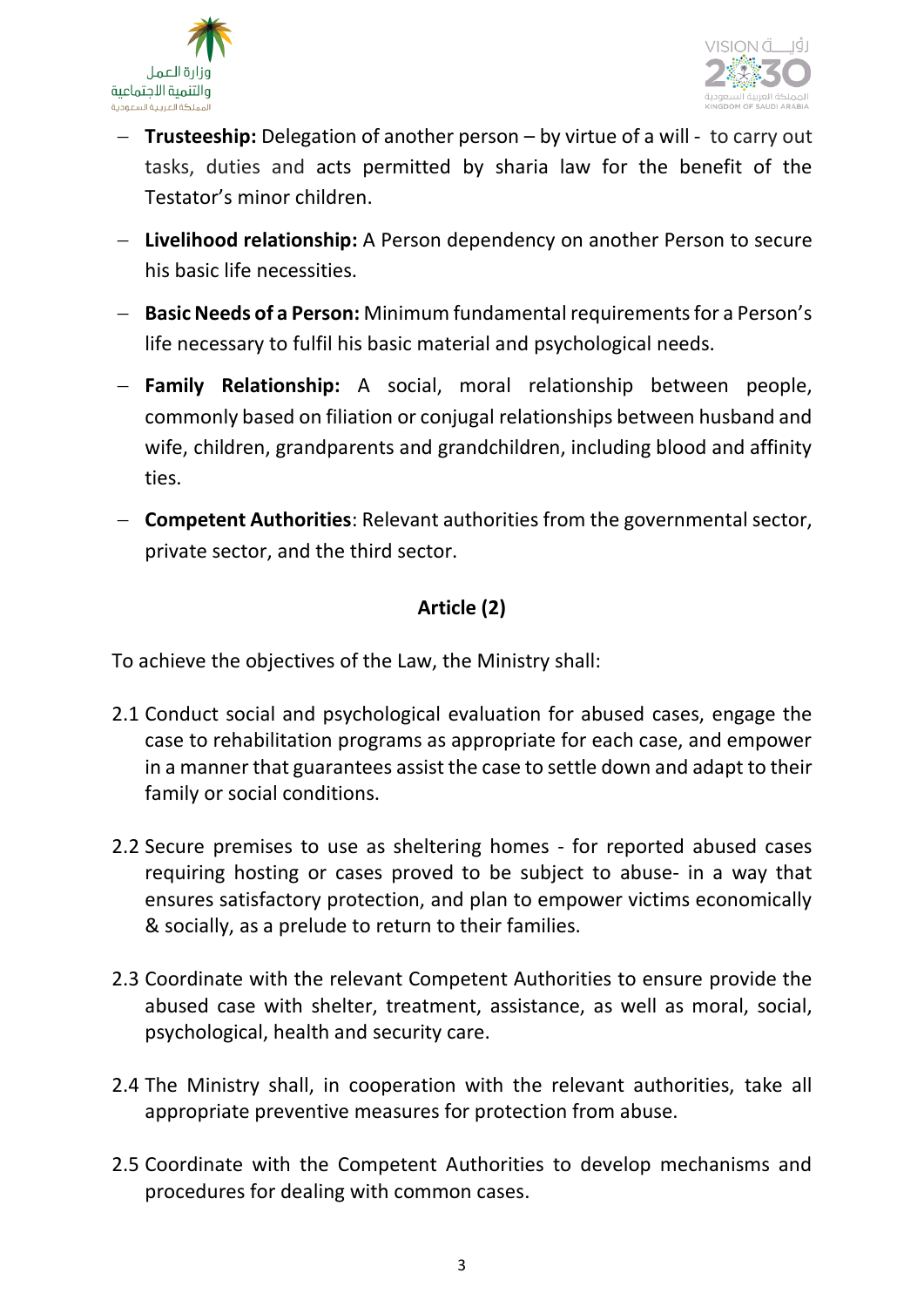



# **Article (3)**

- 3.1 The Receiving Communications Center (helpline) will receive reports of abuse and domestic violence and refer to the Competent Authority to handle.
- 3.2 If it is proved that anyone is aware of a case of abuse and has not reported it, he shall bear full direct liability to Competent Authorities.
- 3.3 Receive reports of abuse from all family members, and refer to the police station and Child Protection Centers as appropriate.
- 3.4 Any employee who becomes aware of a case of abuse, by virtue of his work when dealing with the family members, must report such case immediately to his employer.
- 3.5 All entities are obligated to immediately notify the Ministry of Labor and Social Development or the police station of any case of abuse or domestic violence that may come to their attention or reported to them.
- 3.6 If the case of abuse requires urgent intervention, the center shall immediately report such case to the police station and the public prosecution, and shall maintain the confidentiality of the identity of the person reporting the case.
- 3.7 In the event that an employee reports a case of abuse, the workplace shall be liable for the consequences of reluctance or failure to report the case in the appropriate time. Such liability extends to the natural persons, representing the named employer at the time of occurrence of abuse. Being no longer its representatives at the time of accountability -for any reason whatsoever - shall not negate or mitigate their liability.
- 3.8 The Competent Authority in the Ministry shall provide the Receiving Communications Center agents (Helpline) with necessary training on the processes for receiving and handling complaints, details on their roles and responsibilities, guidelines for advising callers, and methods to assess severity of the reported case of abuse in accordance with Article 15 of these regulations.

# **Article (4)**

4.1 Establishment of Receiving Communications Center (helpline), to receive complaints against domestic violence and abuse kingdom wide from victims , relevant security authorities, and other governmental or private entities. The center shall document the complaint, after ascertaining the report and assessing the case, verify the identity of the reporter if possible, review the report attachments if any, and follow up the report with the Social Protection Units/Centers.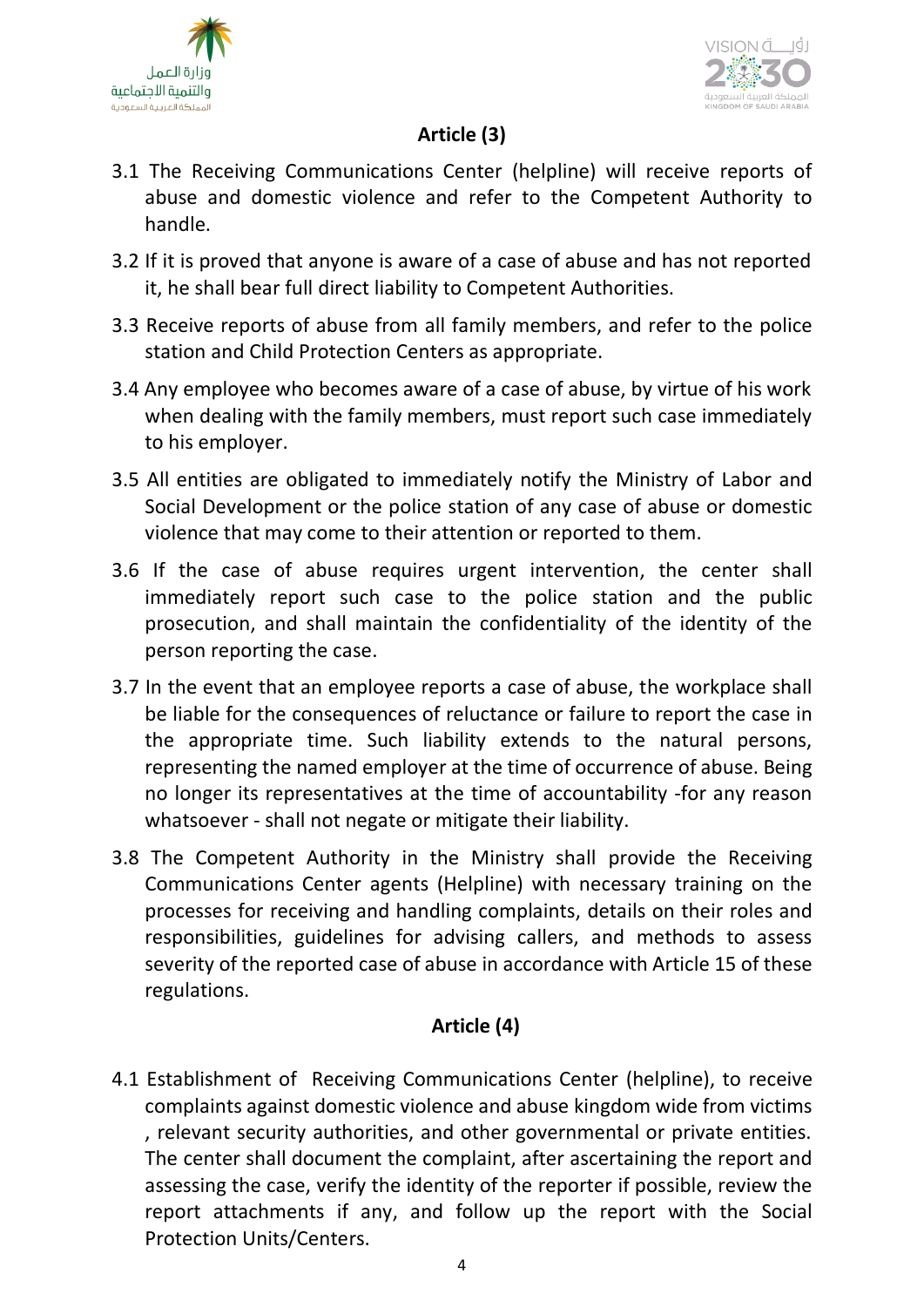



- 4.2 The Center shall refer the complaint to the nearest Social Protection Unit to the victim's location, to take necessary action to deal with the abuse according to established mechanisms.
- 4.3 The Center shall use and maintain forms and records to regulate incoming calls, and will use an electronic documentation system for all incoming reports of abuse as well.
- 4.4 The Center shall record and document incoming calls by all means of communication.
- 4.5 The Center shall link the data of complaints records and statistics to the records of complaints submitted to other concerned entities such as police stations and hospitals.
- 4.6 The Center shall conduct periodic reports on the received complaints statistics, classified according to the type of abuse, severity, demographic characteristics of the victim and aggressor, and number of handled cases.
- 4.7 Without prejudice to the duties and responsibilities of the Receiving Communications Center, the Ministry Directorate of Social Protection shall receive reports of domestic violence and abuse cases and refer to the competent Social Protection Unit to investigate and handle, or refer to the directorate for its recommendation thereof.

# **Article (5)**

The confidentiality of identity of a person reporting a case of abuse shall be maintained, and may not be disclosed except with his written consent and only as needed. The following cases shall be excluded:

- 5.A If the Social Protection Unit deems that the disclosure of the identity of a person reporting a case is necessary for substantial reasons determined by the Multidisciplinary Team handling the case , provided that this is within the minimal limits.
- 5.B The Social Protection Unit shall not reveal the identity of a person who reports abuse to the official authorities except upon receiving a formal justified request from the requesting entity. The requesting entity shall maintain the confidentiality of the identity of the reporting person, and shall not compromise in its disclosure. Anyone who violates this provision shall be held responsible for this disclosure.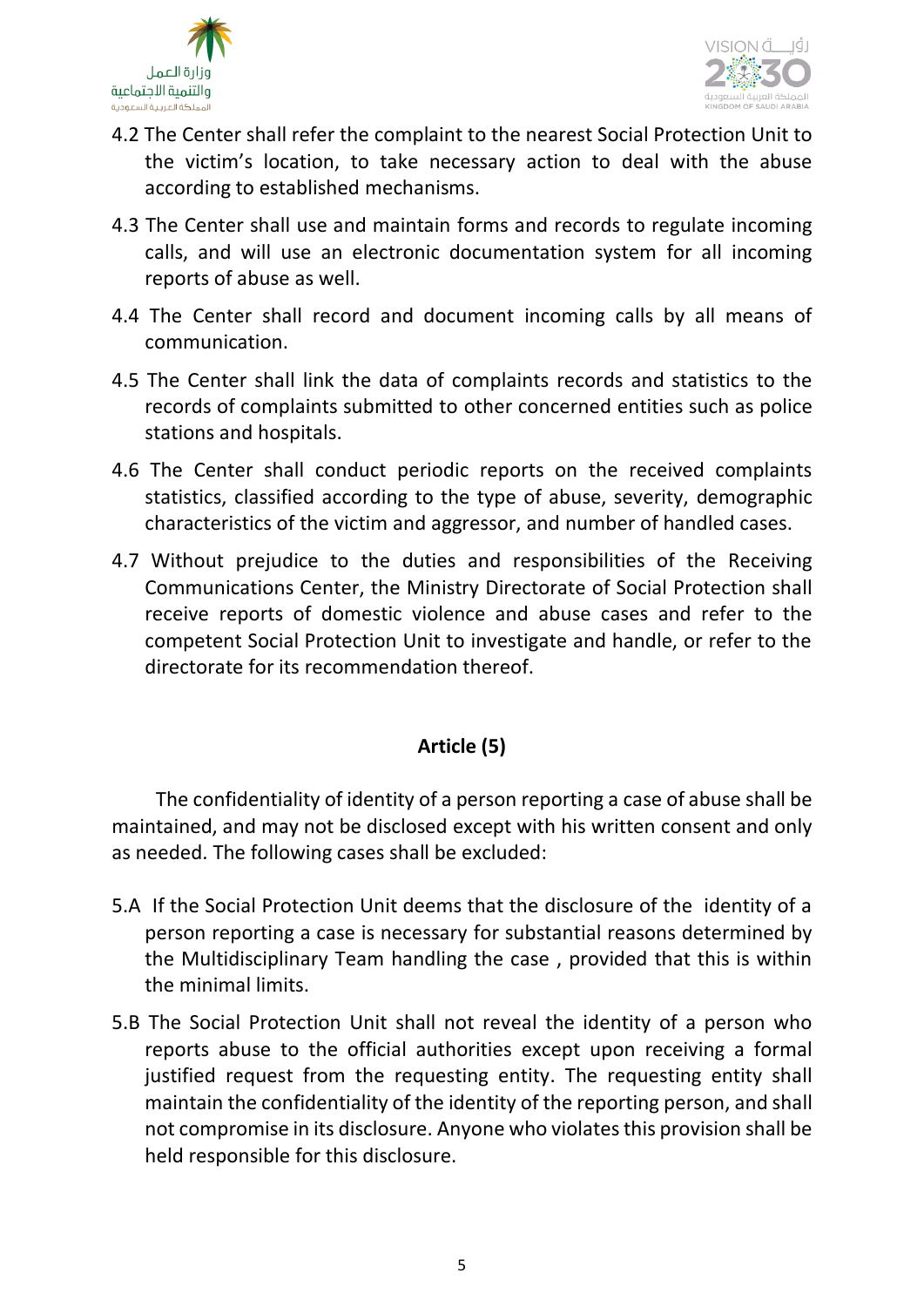



# **Article (6)**

- 6.1 Any person who reports a case of abuse is considered a bona fide individual, unless there is a proof or evidence to the contrary otherwise.
- 6.2 If it is proved that the report of abuse is false, the aggrieved person may file a complaint with the competent court and claim compensation according to the applicable Laws.

# **Article (7)**

After receiving the Report of Abuse, Social Protection Units / Centers shall undertake the following actions:

- 7.1 handle the report of abuse Immediately by communicating with the case, assess its degree of seriousness, conduct a medical evaluation for the victim if necessary, and take all other necessary and appropriate procedures to deal with the case. Report acceptance and case handling shall not require the consent of the guardian or his equivalent.
- 7.2 When handling a case of abuse, the Social Protection Units shall gradually take the necessary procedures to deal with the case, priority shall be given to preventive and counseling measures, provide support and social and economic empowerment.
- 7.3 If the Social Protection Unit assumes that the interest of the victim requires only psychological, family and social guidance and counselling, or reconciliation between the parties of the abuse, the unit shall ensure that this assistance will not result in more severe harms to the case. This will be achieved by adopting the necessary measures that secures the case safety through family reform and reconciliation committee, with memberslimited to social and psychological specialists. This committee shall make all necessary reconciliation efforts to resolve the existing dispute between the two parties. If reconciliation is reached, a report shall be issued and signed by both parties and certify by the competent court.
- 7.4 The Social Protection Unit shall provide the necessary social and health care to victims of abuse, including medical and psychological treatment, economic and social empowerment programs. The support shall cover any person involved in the case of abuse by referral to the relevant medical or other support providers. The Ministry shall notify the Governor, if the treatment or other support required for the abuse parties is rejected by the hospital or relevant entity for necessary action.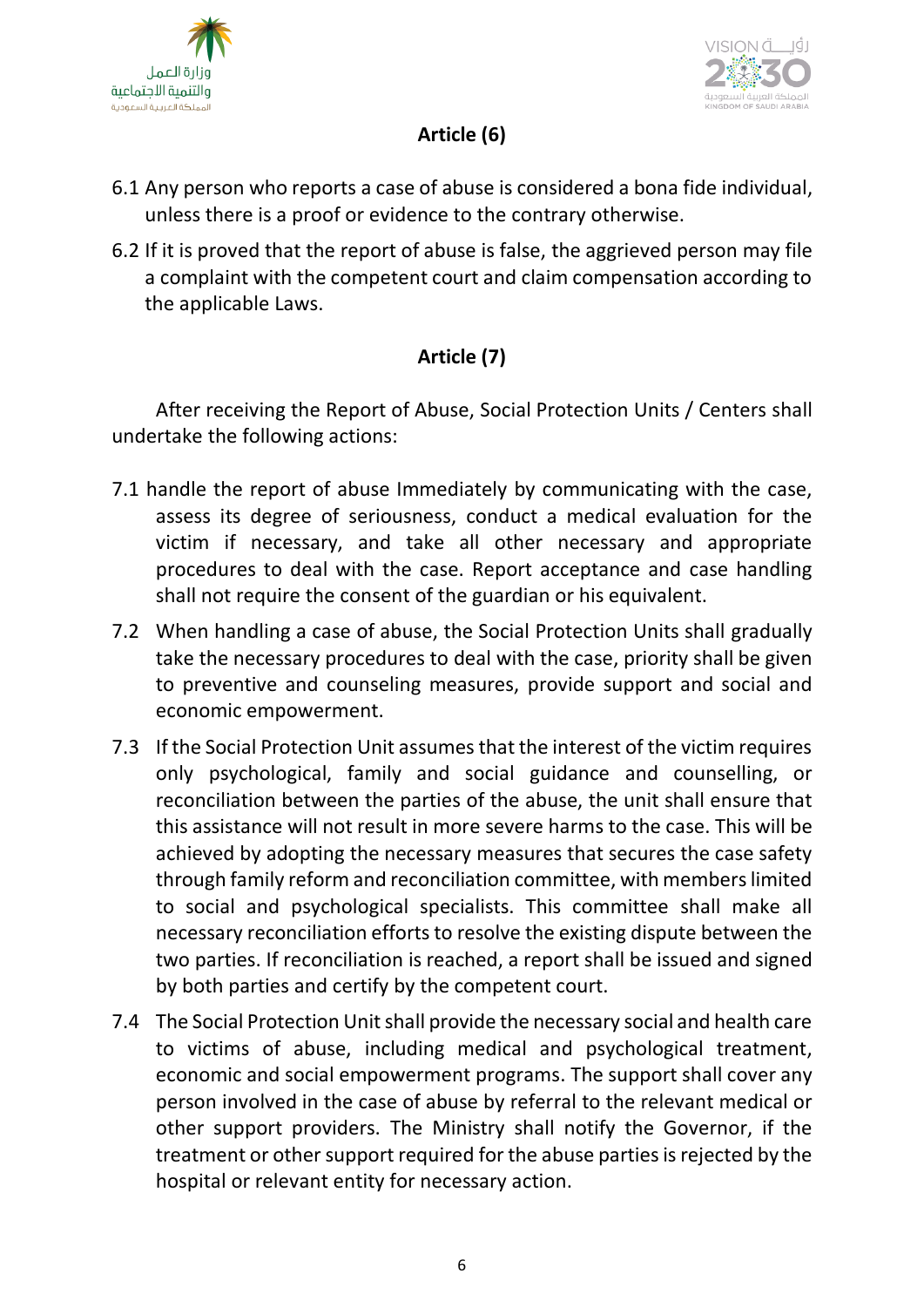



- 7.5**A**In cases of non-serious abuse, Social Protection Units and Centers may keep the case with his/her family or at his/her home, and take a restraining order against the aggressor and ascertain his commitment to ensure providing the victim with all his/her legitimate rights, perform his duties or responsibilities in providing basic needs. The aggressor will be subject to disciplinary actions in case of violation of any of the mentioned commitments thereof. The Victim will be enabled to communicate with the Social Protection Center, and the Center's specialists will also be enabled to contact him/her and visit him/her anytime to follow up the case whenever needed.
- 7.5**B** In the event of recidivism of the abuse mentioned in the previous paragraph, the Social Protection unit shall directly notify the police station and the Public Prosecution Office to arrest the aggressor to record an official commitment not to repeat the abuse.
- 7.6 If the abuser refuses to report to the unit's premises or to the Social Protection Home, or respond to its instructions, the unit shall seek the security authorities' assistance to summon the abuser to its headquarters to investigate the submitted complaint. This procedure shall be applied to any of the case parties' violating the Unit's orders and instructions.

# **Article (8)**

- 8.1 The case of abuse is considered serious if it results in a clear physical harm that request immediate intervention to stop, or prevent its occurrence, or if the abuse is proved by a Medical Report. It shall be also considered serious if it poses a continuous threat to the life of the victim or his safety or health, and in such cases the governor or the relevant security authorities should be notified.
- 8.2 If it appears to the Receiving Communications Center or the Social Protection Center that the case is serious, the security authorities and the Public Prosecution shall be notified and requested to take all necessary measures to deal with such case in accordance with its degree of seriousness.
- 8.3 Woman subjected to abuse shall be interviewed by the competent staff of the Social Protection Center/Unit, who will notify her with the recommended appropriate actions and procedures – that falls in the jurisdiction of the Ministry - for her approval. In case the victim refuses shelter; she shall be informed that her complaint will be followed up, and that appropriate actions will be taken against the aggressor. The victim feedback regarding such actions shall be taken into consideration.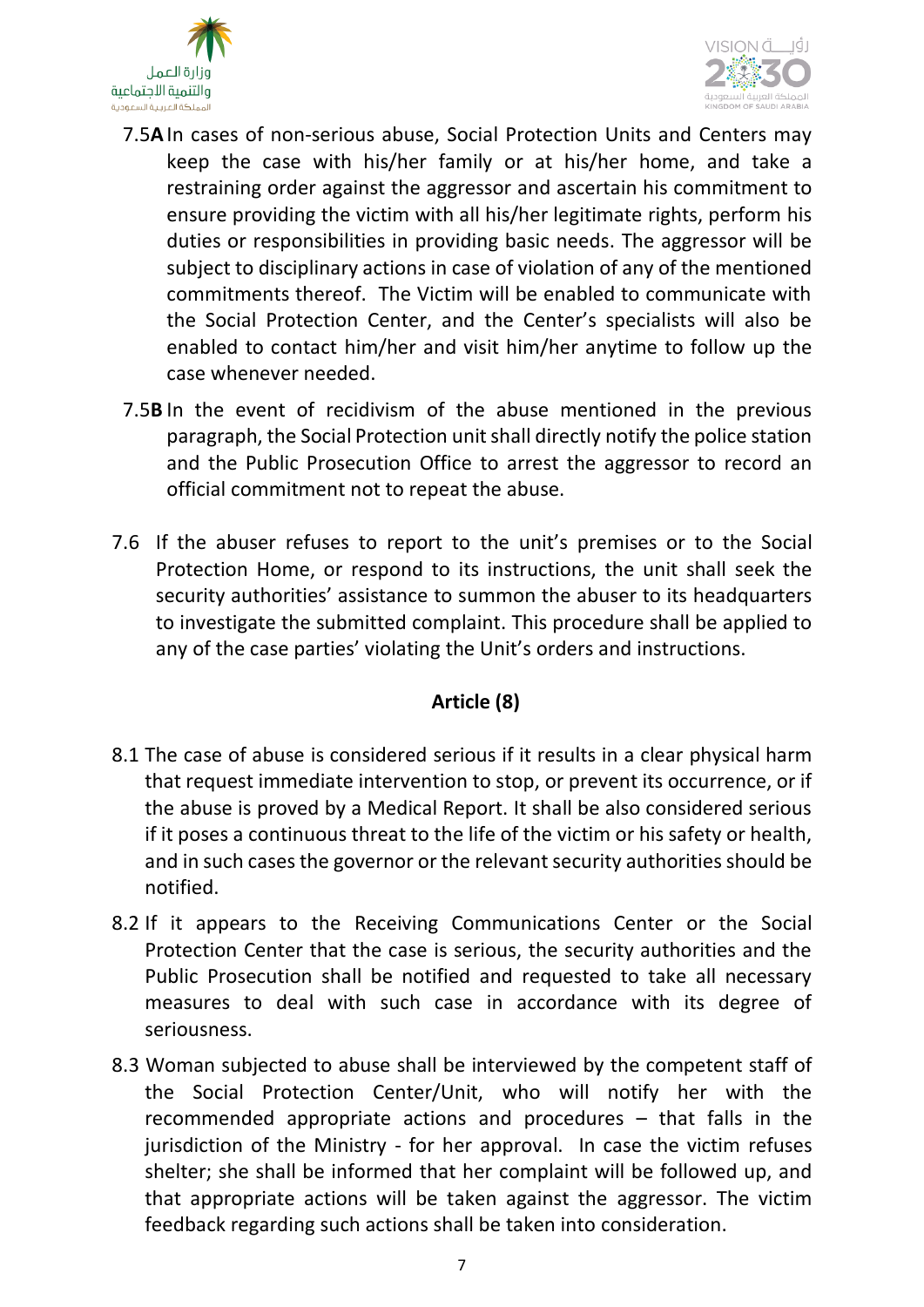



- 8.4 The abused child shall be interviewed in the presence of a psychologist or a social specialist of the Social Protection Unit. The child shall be asked in a manner that commensurate with his/her age, avoiding any threats that might intimidate or affect his/her will. He can be questioned alone if accompanied with any of his/her relatives, if his/her interest requires it.
- 8.5 If a child is harmed by one of his/her separated parents, and it deemed necessary to hand over the child under the legal age to one of his/her parents, the handover shall be done by the competent court, without prejudice to the provisions of any other laws providing better protection for the child.
- 8.6 The abused case shall be sheltered or hosted according to the following conditions:
	- A. Sheltering or hosting is limited to women of all age and children under the age of eighteen.
	- B. If the victim was exposed to a crime of abuse specified in the Law and its Executive Regulations and could not be hosted by an alternative family of his/her relatives.
	- C. Sheltering of abused case shall not requires the consent of his/her guardian.
	- D. The case shall be informed with the sheltering or hosting regulations, sign a written consent to abide to these instructions to her interest, and her children's interest if hosted with her.
	- E. The Sheltering period is three days, and may be extended with the approval of the General Director of the Ministry competent department for a period not to exceed two months. If the case requires a longer period of treatment, sheltering can be extended for another period, with the approval of the competent Ministry agency.
- 8.7 When the sheltering or hosting of the case is approved, the Social Protection Unit shall take the following actions:
- 8.7.A. Confirm with the Police station if a report of absence or escape is submitted against the case. In all events, the case will not be transferred to the detention center unless convicted with a crime that requires arrest, or in case an indictment is issued against the case by an investigating authority, or if a court order of arrest it is issued against the case.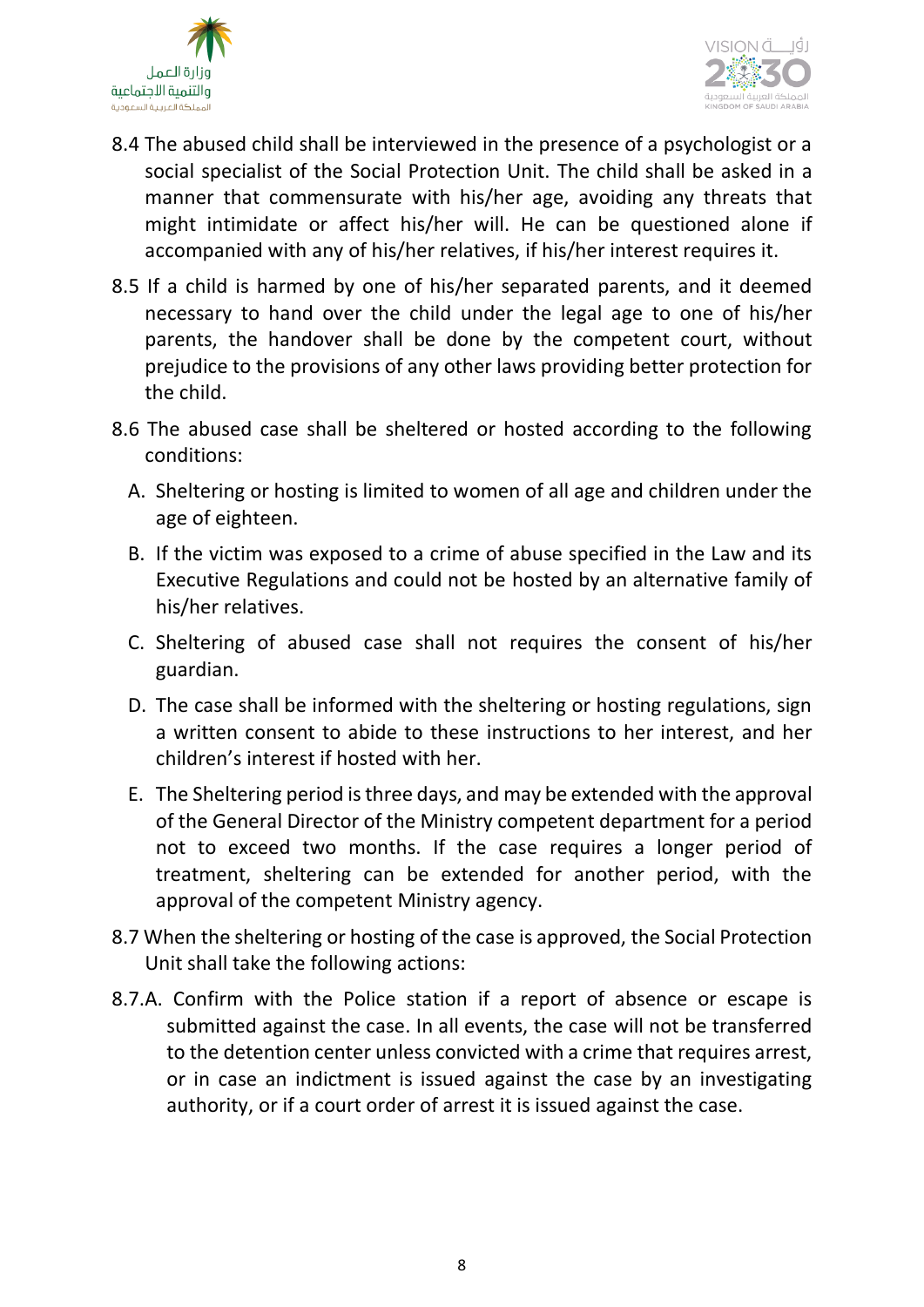



- 8.7.B. Carry out the necessary medical evaluation of the abused case, and if not possible in a timely manner, the victim shall be temporarily hosted in one of designated protection homes until medical evaluation is done and the case safety is ascertained. The Victim guardian shall be notified.
- 8.7.C. If the case suffers from a chronic psychological illness, it is referred to one of the psychiatric hospitals or centers for treatment. The issue shall be directly referred to the Governor, if treatment of said case was declined by the hospital.
- 8.7.D. The case shall be notified that hosting is temporary until his/her problem is solved, and a suitable alternative is agreed regarding stopping the abuse or the return to the family. The victim will be enabled to continue work during her hosting or sheltering, and in all cases, the victim shall not be prevented from communicating with his/her family, under the supervision and follow-up of the Protection Unit.
- 8.7.E. The sheltered cases shall be allowed to leave the sheltering houses only by their free will, provided that the unit will ensure that this dismissal will not poses a threat her life or her safety, and will coordinate with the family members to host the victim; if possible. The case will be readmitted to the hospitality home in case of occurrence of any threat to his/her life or safety. The Unit's communication with the victim's family to persuade their hosting of the case will continue throughout the sheltering period. The support of the Reconciliation committee may be sought if necessary, as well as engaging the case in economic and social empowerment programs.
- 8.8 The Hospitality Home will allow the victim free entrance and exit during his/her sheltering period, provided that it will not result in any harm to her. She/he will be allowed to attend his/her school/College classes, go to work if employed in a public or private entity, and go shopping to ensure fluffing her basic needs. The Protection Unit may also permit his/her participation in any cultural and entertainment events or activities outside hospitality home premises, provided his/her complete compliance with relevant instructions of the Social Protection Unit in this regard. Free Exit and entrance for such purposes will be in accordance to the regulations of the Social Protection Unit. The Unit will immediately inform the security authorities of the victim's absence or no show up for disclaimer of responsibility. The Unit will also notify the victim's family of her absence if justified. The mentioned absence will not preclude the sheltering of the case again – after conducting the necessary investigation regarding the absence incident and take necessary measure to prevent its repetition.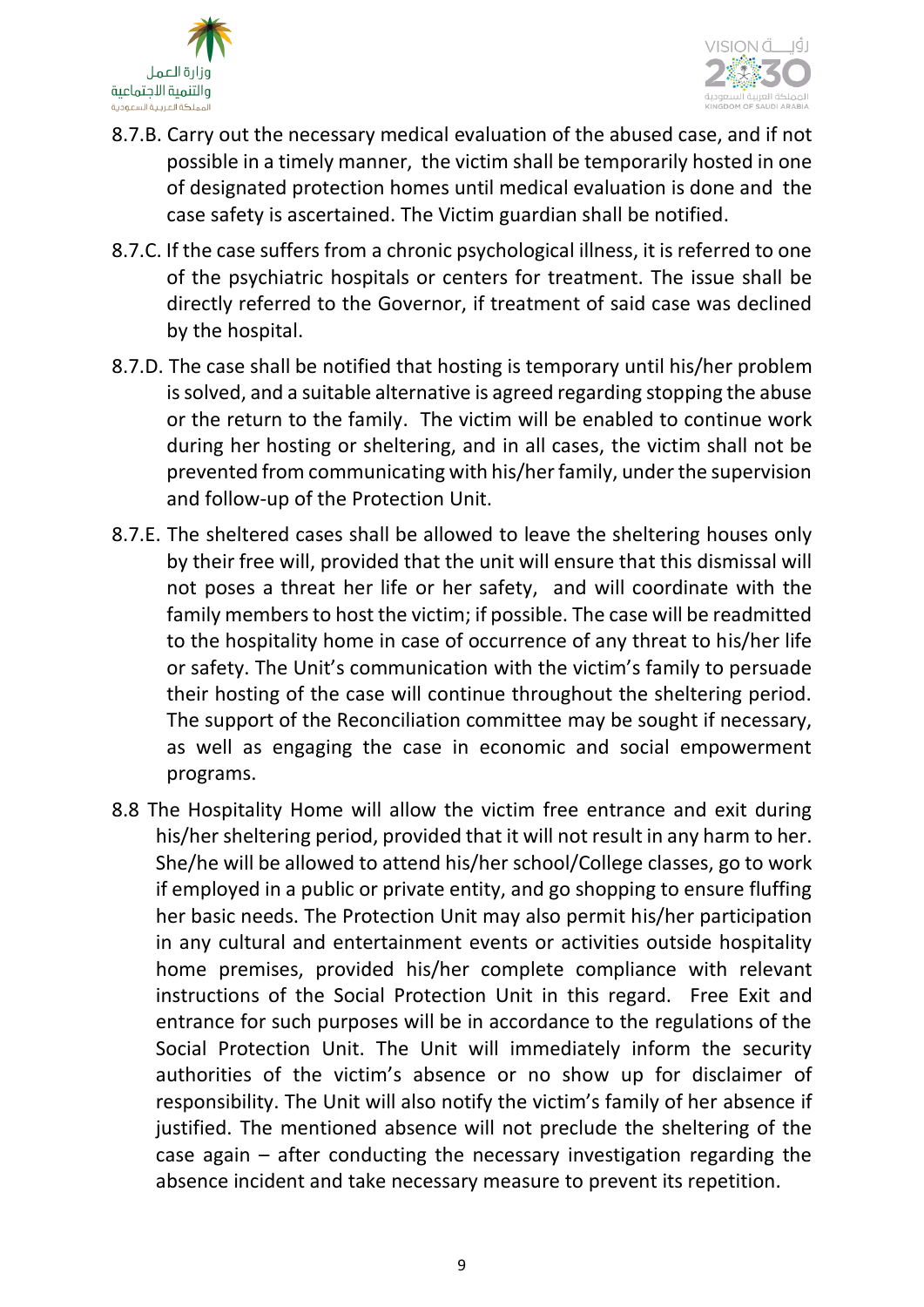



- 8.9 If the abuse is committed against a resident of one of the Ministry sheltering homes, or any other sheltering home supervised by the Ministry, the Social Protection Unit shall inform the police station of this case, to take measures within its competence, and to follow up this report, without prejudice to the right of the case to claim compensation.
- 8.10 The Ministry shall coordinate with the Ministry of Interior to provide the necessary security measures for the premises of Social Protection Units, Hospitality Homes and other facilities affiliated with the Ministry that requires security as Protecting from Abuse service providers.
- 8.11 The Ministry shall allocate workplaces for Public Prosecution in the Social Protection Centers/Units to receive direct reports from the Protection Units and handle according to the governing Law.

#### **Article (9)**

- 9.1 In all cases, the police station and other Competent Authorities are obliged to respond immediately to the request of the Social Protection Unit to bring the abuse parties to the Social Protection Unit premises, at the request of the Protection unit authorities.
- 9.2 In cases requiring urgent access to the place where the incident of abuse has occurred to handle the case; Social Protection Center/Unit shall immediately notify the competent security authorities to facilitate their entrance to the place, ensure the safety of the victim during investigation of the case. The security authorities shall enable the entrance of the Social Protection Center specialists to the location of abuse- in case refused by the occupants, ensure their safety, and avoid involving them in the raids or intrusions.
- 9.3 Upon access to the place where abuse has occurred, in case of the existence of an evident that constitutes a crime or may help reveal a crime, the criminal detective specialist shall record the findings in an official record, and refer immediately to the competent authority.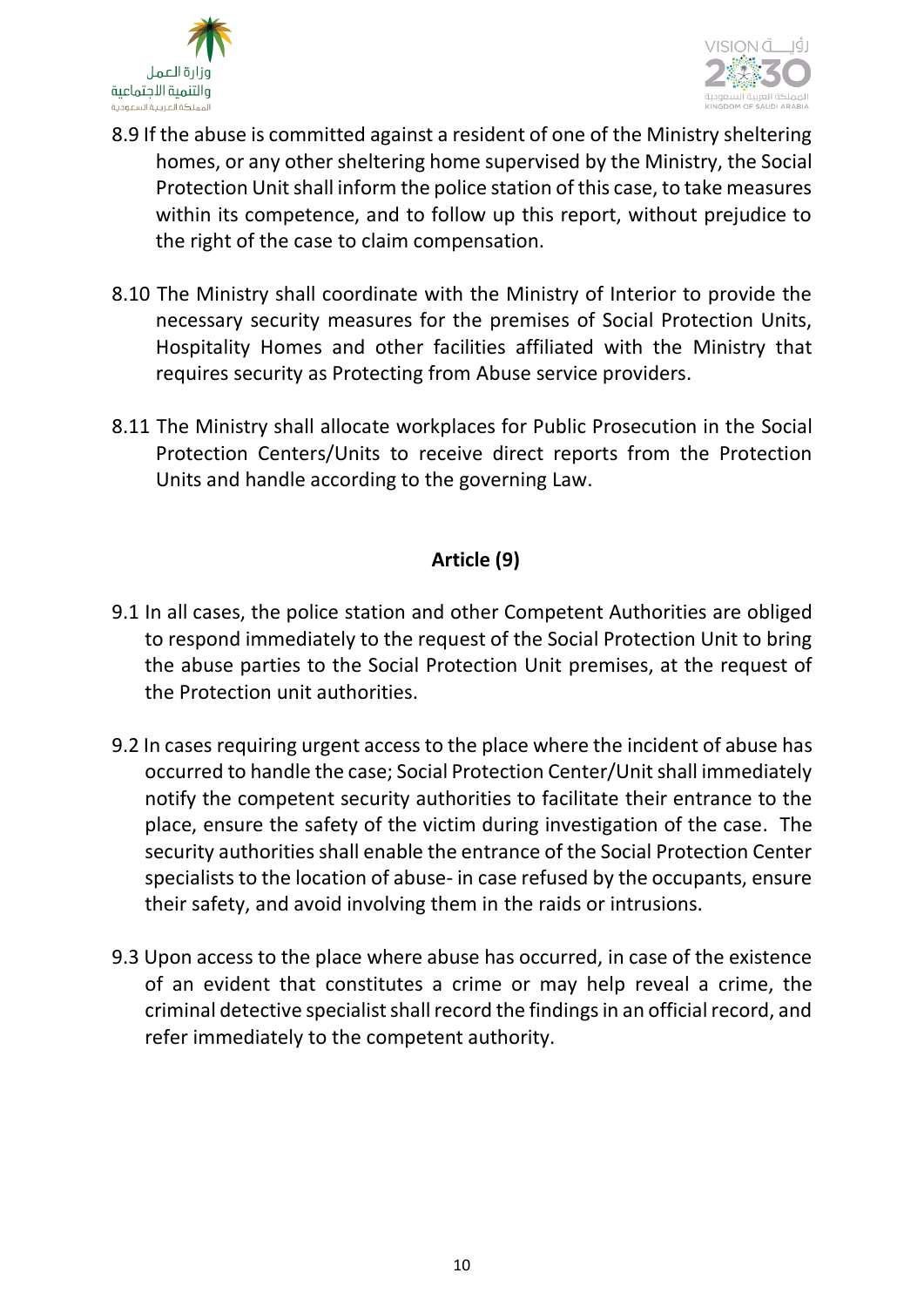



- 9.4 In the event that any of the Social Protection Centers employees is assaulted because of his duties, the Protection Unit Director shall do the following:
	- − State the incident in an official record, signed by two witnesses of the assault, and submit to the competent department.
	- − Notify the investigating authority, and provide them with a copy of the record to take necessary action to investigate the incident, in accordance with the relevant Laws.

# **Article (10)**

In accordance with Article 4 and 7 of this regulation, the Social Protection Center - when dealing with cases of abuse - shall take in consideration the following:

- 10.A The interest of the case shall be considered in all measures taken to protect from abuse.
- 10.B Dealing with cases of abuse in accordance with Article 7 and 8 of the regulation shall take into account the degree (serious, tolerable or habitual) , kind and frequency of violence in daily life, and provide the victim with assistance, treatment, protection, sheltering or hosting if necessary and as required in view of the type of abuse.

# **Article (11)**

If the Social Protection Center/ Unit deems that the incident of abuse constitutes a crime, or if - during handling the case of abuse- it detect another committed crime or a threat to commit against the reported case, it shall notify the police station and competent detecting authority to take necessary legal action.

# **Article (12)**

12.1 The Competent authority in the Ministry shall set scientific and practical mechanisms to follow up the lawsuits it refers to the competent detecting and recording authorities, and monitor the finding regularly. The set mechanism shall be circulated to Social Protection Units Kingdom wide to act accordingly and follow up on its implementation.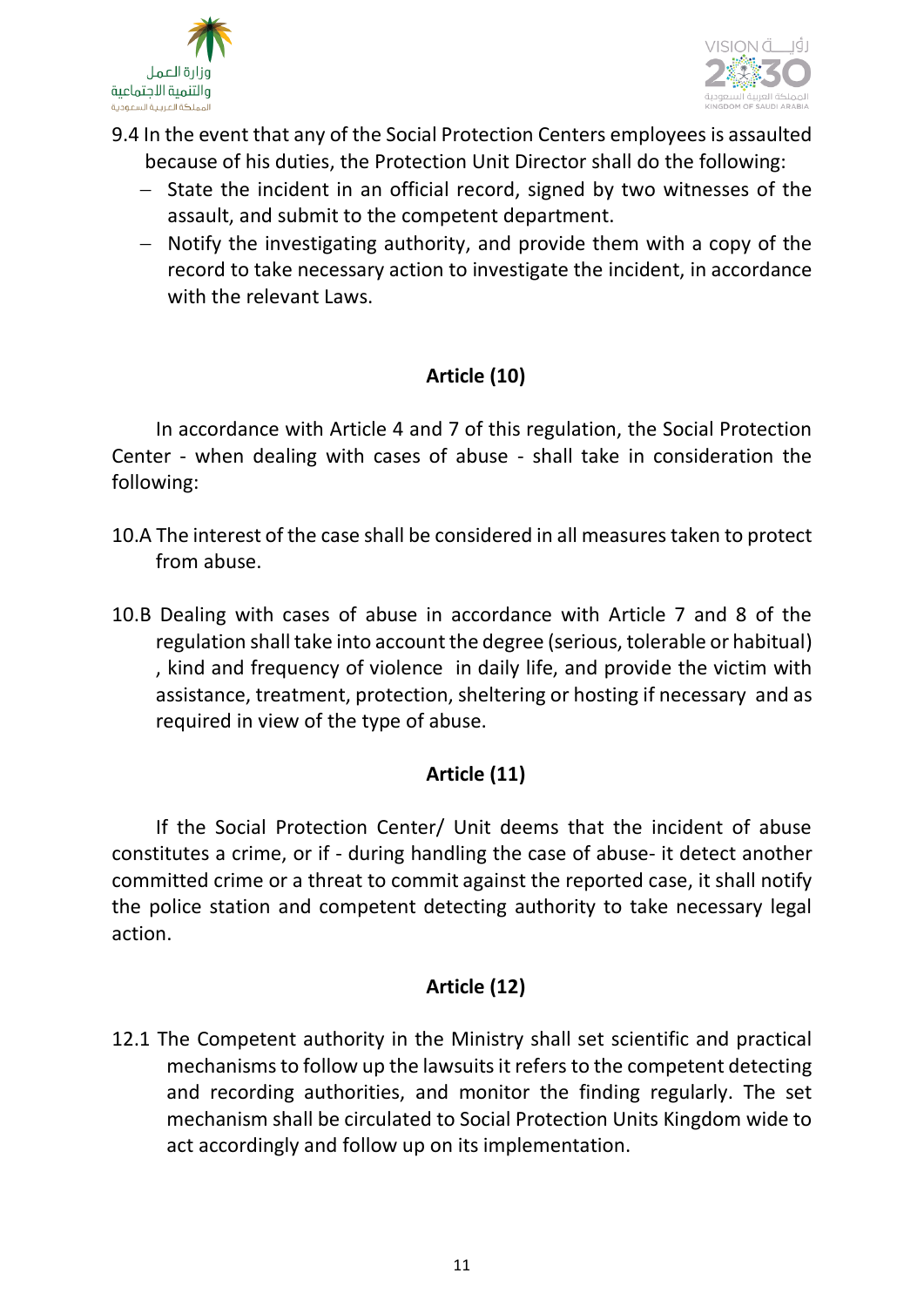



12.2 The Security and other competent detecting and investigating authorities shall update the Ministry – on regular basis – of the procedures followed with cases of abuse referred to them for handling. The aforementioned parties shall also respond to the Ministry's employees inquiries rapidly, and provide them with any necessary information on the case.

#### **Article (13)**

- 13.1 For cases of abuse handled by the Social Protection Unit/Center and referred to the judiciary for further action, the Unit shall enclose to the case file a detailed social report that includes alternative recommended penalties appropriate for each case, to be used by the competent court as a guide if it deems necessary to render an alternative sentence.
- 13.2 In case of recidivism, the punishment shall be doubled, and the competent court may issue a more severe punishment as it deems necessary.

# **Article (14)**

- 14.1 All entities relevant to the protection from abuse should take initiatives to reduce cases of abuse incidents, and support abused cases in accordance with the provisions of their prevailing regulations to achieve the objective of the Law and its Executive Regulations, and not to conflict with.
- 14.2 Provisions and procedures provided for in this Law and its executive regulations shall not prejudice any more favorable right of protection from abuse stipulated in another law or an international convention to which the Kingdom is party.

# **Article (15)**

# **The Ministry shall, in cooperation with the relevant authorities, take all appropriate preventive measures for Protection from Abuse. To this end, it may, without limitation, do the following:**

15.1 Raise awareness of community members, particularly the most vulnerable to abuse, of the concept of abuse, its seriousness and adverse effects on an individual's personality as well as stability and solidarity of the community; the necessary measure to prevent abuse and deal with it if occurs; raise awareness of their rights under Sharia or law, intensify family counseling programs, economic, social and psychological empowerment , that help address undesirable social behavior conducive to creating an environment leading to the occurrence of abuse.